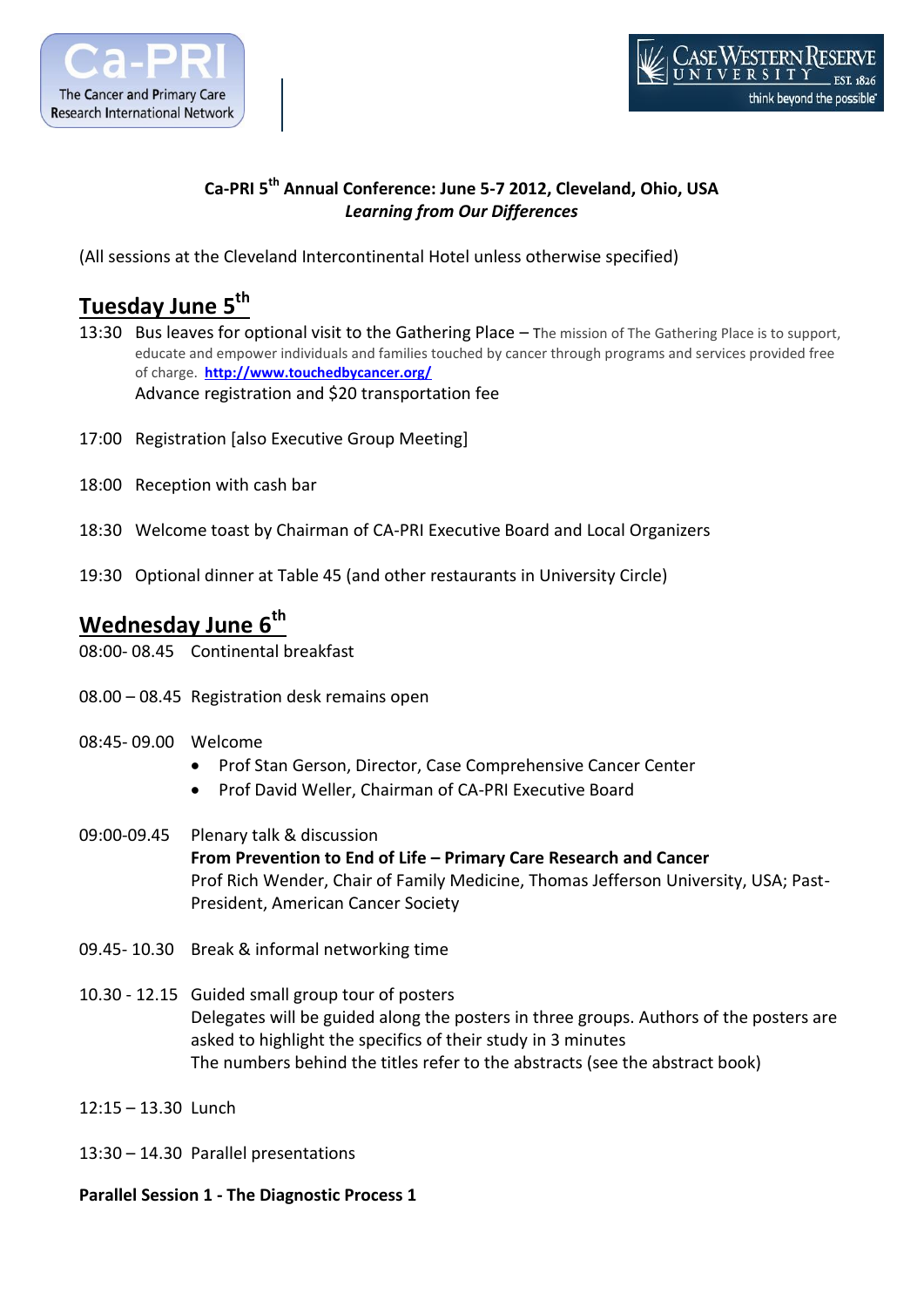Clinical features of oesophago-gastric cancer in primary care *Stapley, S - University of Bristol*

Delay factors in the diagnosis and treatment of symptomatic colorectal cancer *Esteva, M - Majorca Primary Care Department*

Diagnostic interval and mortality in colorectal cancer: U-shaped association demonstrated for three different datasets *Torring, ML - Danish Research Centre for Cancer Diagnosis in Primary Care*

Cigarette Smoking Increases Circulating Levels of Carcinoembryonic Antigen: The Zhabei Health 2020 Study *Li, L - Case Western Reserve University*

### **Parallel session 2 - Survivorship 2**

Patients' and Oncology Providers' Perspectives about Primary Care Role in the Cancer **Trajectory** 

*Nekhlyudov, L - Harvard Medical School*

Role of the general practitioner during the active breast cancer treatment phase: an analysis of health care use *And* Increased primary health care utilisation among women with a history of breast cancer *Berendsen, A - University Medical Center Groningen*

Strengthening the Behavioral Health Training Skills of Family Medicine Faculty To Improve Palliative Care for Cancer Patients *Karakurt, G - Case Western Reserve University*

Who prescribes medications for symptom management and what is the impact of survivorship care plans among colorectal cancer survivors in the VA? *Haggstrom, D - Indianapolis VA HSR&D*

#### **Parallel session 3 - Screening topics**

Colorectal Cancer Screening in Older Adults by 5-Year Life Expectancy *Breslau, E - National Cancer Institute*

Pilot of flexible sigmoidoscopy screening to prevent colorectal cancer *Rubin, G - Durham University*

A Pragmatic Cluster Randomised Controlled Trial of CRC Screening Support *Katz, A - University of Manitoba*

Preferences for recommendation level in colorectal cancer screening: a populationbased survey in Great Britain *Campbell, C - University of Edinburgh*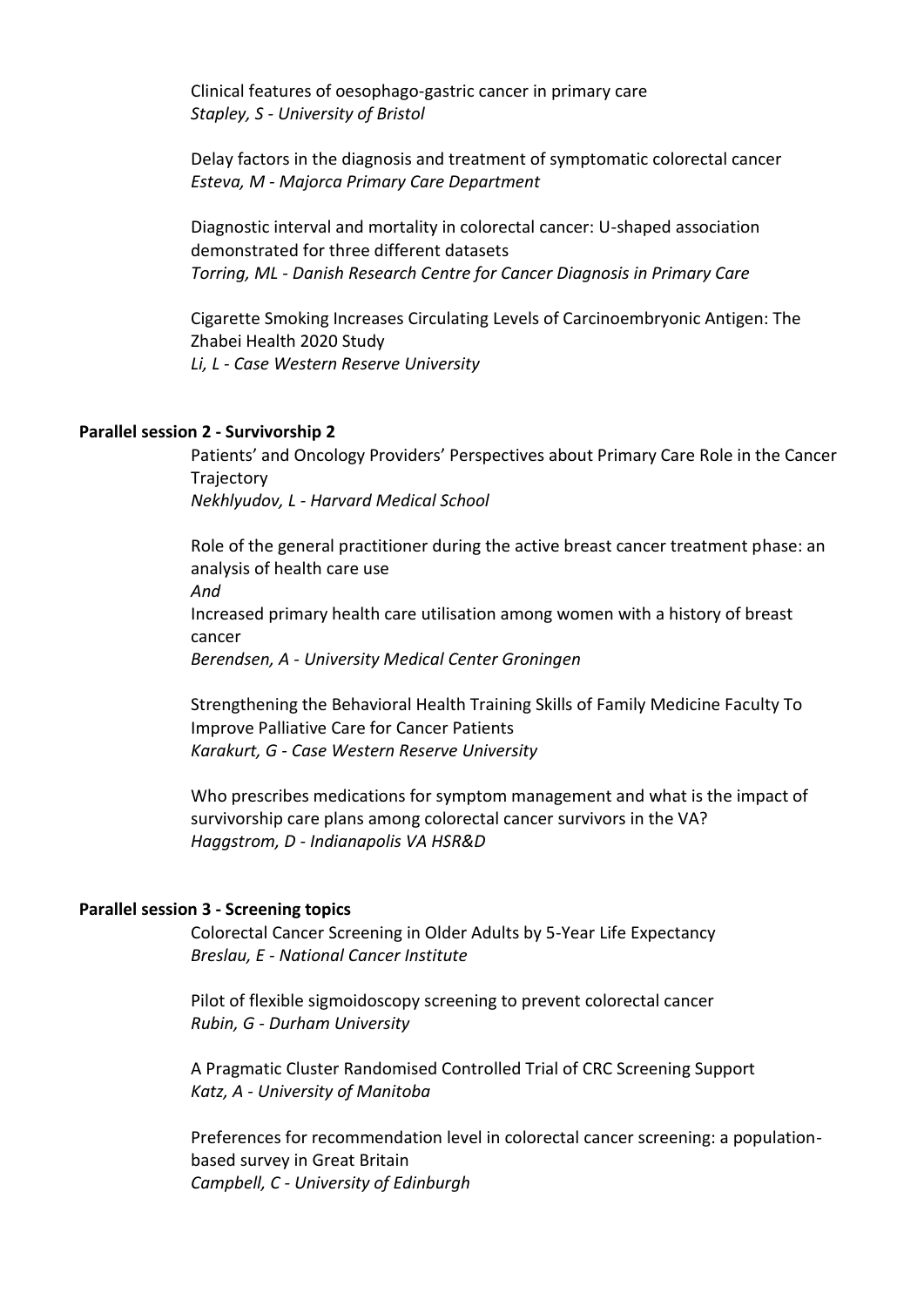- 14.30 14.45 Break & move to workshops
- 14.45 16.15 Workshop Session I (Forums to plan collaborative, international research) Cancer prevention & awareness Early detection, diagnostic pathway and screening Cancer survivorship and end of life
- 16.15 16.30 End of Day Summary
- 16.30 18.00 Free time Delegate-initiated discussions Cleveland Museum of Art and Botanical Garden viewing
- 18:30 Reception and cash bar, indoor/outdoor garden strolling Cleveland Botanical Garden
- 19.30 Dinner, Cleveland Botanical Garden

## **Thursday June 7th**

- 8:00 Continental breakfast
- 9:00- 9.40 Plenary talk & discussion **International Collaboration to Develop a Population-Based Cohort of 40,000 People with Biological, Behavioral and Social Data in Shanghai, China** Li Li, MD, PhD, Associate Professor of Family Medicine, Case Western Reserve University, Association Director for Population Research Case Comprehensive Cancer Center.
- 09.40 11.00 Workshop Session II (guided by opportunities emerging from the previous day's workshops)
- 11.00– 11.30 Break

11:30- 12.15 Plenary talk & discussion **Implementation Science Across the Cancer Control Continuum** Russell E. Glasgow, PhD, Deputy Director, Implementation Science, Division of Cancer Control and Population Sciences, (US) National Cancer Institute

- 12:15 13.00 Lunch
- 13.00 14.00 Parallel presentations

### **Parallel Session 4 - The Diagnostic Process 2**

Associations between registration of cancer alarm symptoms and socioeconomy: a population-based, cross-sectional study. *Svendsen, RP - University of Southern Denmark* Diagnostic value of 'warning signs of cancer' in Norwegian general practice *Scheel, BI - University of Tromsø*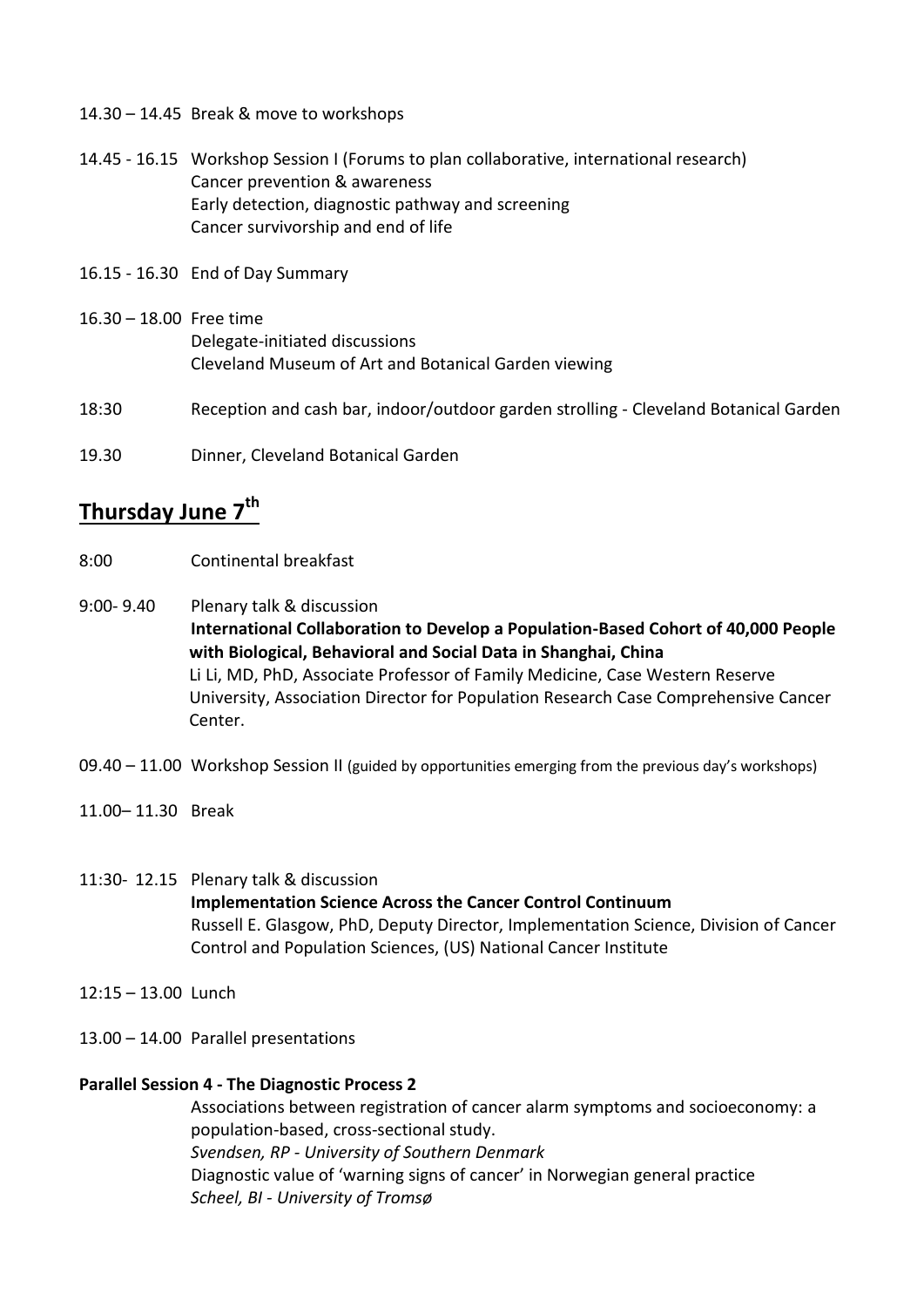Utilization of Primary Care and Colorectal Cancer Incidence and Mortality *Ferrante, J - Robert Wood Johnson Medical School*

Earlier Diagnosis of Cancer in Primary Care: assessing the usability and impact of a cancer Risk Assessment Tool (RAT) *Martins, T - Exeter University*

### **Parallel Session 5 - Survivorship 2**

Out-of-hours medical care for terminally ill patients: A survey of availability and preferences of general practitioners *Berendsen, A - University Medical Center Groningen*

Increased health care use in cancer survivors *Heins, M - Netherlands Institute for Health Services Research (NIVEL)*

A Novel Primary Care Based Group Visit Clinical Intervention for Cancer Survivors: What Is Next (WIN) *Overholser, L - University of Colorado Denver Anschutz Medical Campus*

Canadian family physicians with a focused practice in oncology: Results of a national survey *Sisler, J - University of Manitoba*

### **Parallel Session 6 - TBC**

The Initial Peri-Diagnostic Encounter Leading to a Cancer Diagnosis: Development of an Administration Data Based Approach to its Identification *Groome, P - Cancer Research Institute, Queen's University*

Factors affecting symptom appraisal and help-seeking in rural cancer patients in Western Australia *Walter, F - University of Cambridge*

Reduced delay in diagnosis of cancer after implementation of 'fast track' *Vedsted, P - University of Aarhus*

Causes of diagnostic delay among lung, gastro-oesophageal and breast cancer patients: the Revised Andersen Model of Total Patient Delay as an analytical framework. *Rubin, G - Durham University*

14.00 – 14.40 Ca-PRI Exec Board presentation, report back from Workshops, presentation by Ca-PRI 2013 organisers